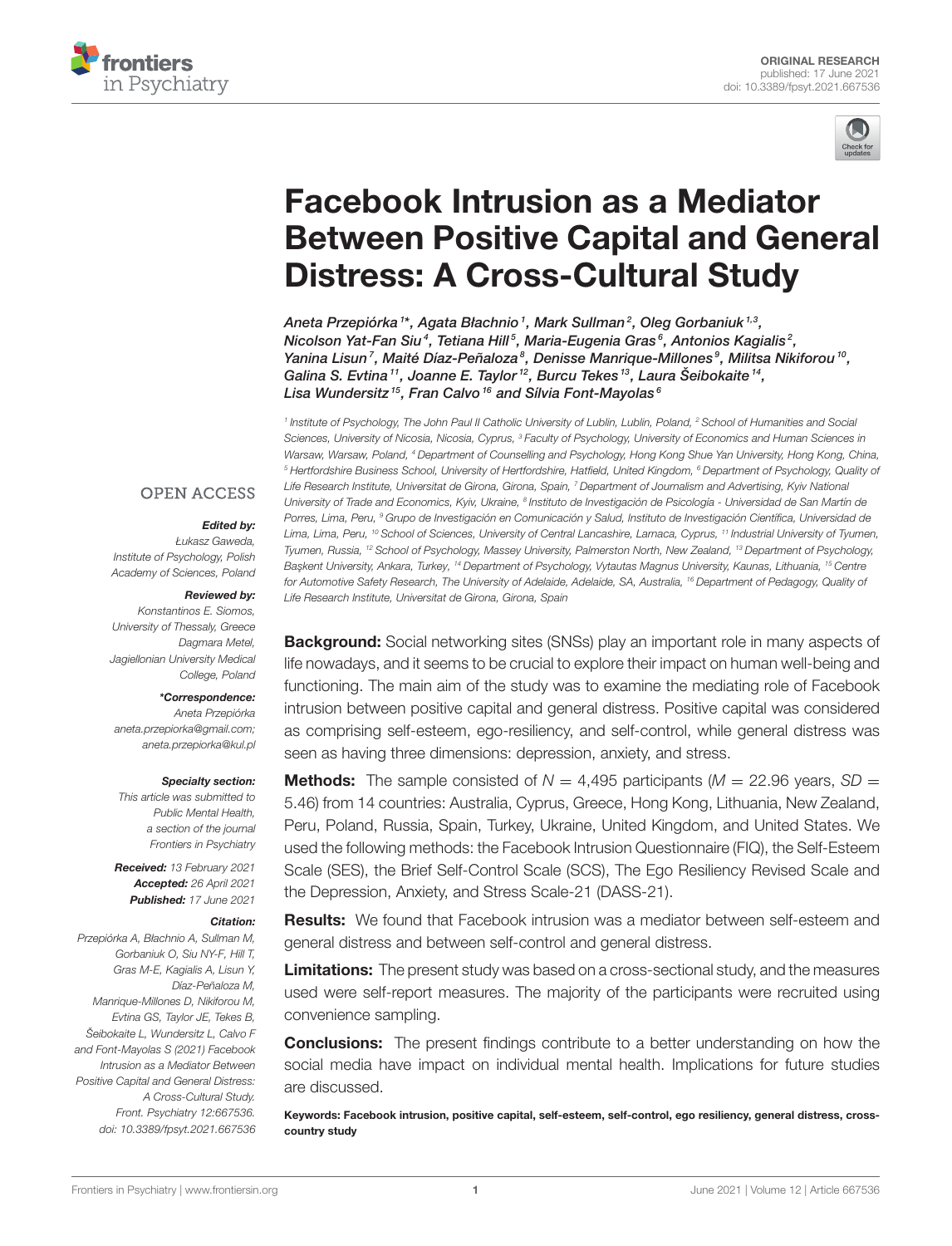# INTRODUCTION

Social networking sites (SNSs) play an important role in modern society by providing a tool for communication, education, and entertainment in professional and private life [\(1\)](#page-5-0). Facebook is one of the most popular and widely used SNSs. Since its launch in 2004, it has profoundly changed the way people share information, interact with each other, and spend their time. A growing body of research clearly highlights its profound impact on human social, physical, and emotional functioning [\(2\)](#page-5-1). There are studies that support the notion of Facebook's positive effect on social capital and psychological well-being [\(3,](#page-5-2) [4\)](#page-5-3). It has been found that social support on Facebook has a positive impact on satisfaction with life [\(5\)](#page-5-4). However, there are also a number of studies that reveal the dark side of its use including addictive power [\(6–](#page-5-5)[8\)](#page-5-6). A recent meta-analysis showed a positive relationship between SNS use (i.e., variables such as time spent on social networking sites or the frequency of checking) and depression [\(9\)](#page-5-7).

In our research, we refer to Facebook intrusion, which is defined as excessive Facebook use manifesting itself, among other symptoms, in the loss of control, tolerance, and disruption of everyday routine [\(10\)](#page-5-8). The definition of this term is based on the criteria used in behavioral addictions, such as withdrawal, relapse and reinstatement, and euphoria [\(10\)](#page-5-8). Cross-cultural studies indicate that culture should be considered when analyzing and interpreting the findings on Facebook use, although a study by Błachnio et al. [\(11\)](#page-5-9) outlined some universal personality and cultural patterns of Facebook intrusion [\(11\)](#page-5-9). At the country level, uniqueness and low context were associated with Facebook intrusion (the former negatively and the latter positively), whereas at the personality level, conscientiousness and emotional stability were linked to Facebook intrusion.

Social media are a relatively new phenomenon, and their impact on human well-being and functioning has not been fully explored. The present study adds to the existing knowledge by posing a question on the possible determinants and impact of Facebook intrusion. The main aim of the present study was to examine the mediating role of Facebook intrusion between positive capital and mental health problems. What we understood by positive capital was certain psychological characteristics—namely, self-esteem [\(12\)](#page-5-10), ego resiliency [\(13\)](#page-5-11), and self-control [\(14\)](#page-5-12)—that can be regarded as the inner strengths that not only contribute to mental health, in general, but might also reduce the negative effect of Facebook use. We operationalized mental health problems as depression, anxiety, and stress, jointly labeled as general distress; this onefactor solution was consistent with other results [\(15\)](#page-5-13). Selfesteem, ego resiliency, and self-control were chosen because of their significant relationship to Facebook use and mental health conditions [e.g., [\(16\)](#page-5-14)]. We included gender as a control variable because it is related to new media addiction [e.g., [\(17,](#page-5-15) [18\)](#page-5-16)]. There are no unambiguous research results identifying clear differences in the level of addiction between women and men. Some studies suggest that differences stem from what applications individuals of a given sex most often use [\(19\)](#page-5-17).

## Positive Capital and Mental Health

Personality dimensions and personal resources, including selfesteem, ego resiliency, and self-control, were evaluated as mechanisms promoting individual differences in mental health as reported in other studies [e.g., [\(20,](#page-5-18) [21\)](#page-5-19)]. According to Seligman and Csikszentmihalyi [\(22\)](#page-6-0), the focus in the term "positive capital" is placed on strengths rather than weaknesses, vitality, and mental health.

Self-esteem can be conceptualized as the feeling that one is an object of primary value in a meaningful universe [\(23\)](#page-6-1). Researchers found that self-esteem was negatively related to depressive symptoms [\(24\)](#page-6-2) and anxiety [\(25\)](#page-6-3). Eisenbarth [\(26\)](#page-6-4) also demonstrated that college students with low self-esteem were more likely to develop depressive symptoms and experience high stress because they did not feel confident about their competence. In contrast, higher self-esteem buffered against depressive symptoms when under high level of stress. Self-esteem also has an anxiety-buffering function. In the experimental study by Greenberg et al. [\(23\)](#page-6-1), participants high in self-esteem reported lower anxiety in response to threatening images of death and had lower arousal in response to the threat of electric shock [\(23\)](#page-6-1).

Ego resiliency is the ability to flexibly and resourcefully adapt to internal and external stressors and to quickly recover from stress [\(13,](#page-5-11) [27\)](#page-6-5). Individuals with low ego resiliency tend to lack diversity in healthy strategies in coping with life's challenges [\(28\)](#page-6-6). Researchers found that ego resiliency was negatively related to the level of anxiety and perceived stress [\(29,](#page-6-7) [30\)](#page-6-8). Cole et al. [\(31\)](#page-6-9) reported that ego resiliency was negatively related to anxiety and depression. Ego resiliency also mediated the negative relationship between the levels of social stigma and depressive symptoms in adolescent dropouts [\(32\)](#page-6-10).

Self-control can be defined as the ability to concentrate, inhibit impulses, and delay gratification [\(33\)](#page-6-11). Galla and Wood [\(34\)](#page-6-12) found that self-control positively predicted exposure and reactivity to daily stress and that it negatively predicted adaptive responses to stress. Self-control is an important ability to exert control over unwanted behaviors in the successful pursuit of goals and in daily routine [\(35\)](#page-6-13). It helps to focus energy on pursuing a goal by reducing the harmful effect of temptations. It enables a person to achieve goals, provides the energy necessary to accomplish daily tasks, and is beneficial in different domains such as academic performance, consumer behavior, or emotional control [\(36\)](#page-6-14).

## Facebook Intrusion as a Mediator

Based on a review of the pertinent literature, we expected that the positive effects of psychological capital would reduce the negative impact of excessive Facebook use on mental health. A previous study [\(37\)](#page-6-15) showed that low self-control was related to Facebook intrusion. Low self-esteem was found to be one of the predictors of Facebook intrusion [\(16,](#page-5-14) [38,](#page-6-16) [39\)](#page-6-17). Cudo et al. [\(40\)](#page-6-18) examined the relationship between impulsivity (as a dimension of self-control) and Facebook addiction. Their results indicated that Facebook addiction was predicted by a higher level of impulsivity, which suggested that individuals with lower self-control were more likely to develop Facebook addiction. Lim [\(41\)](#page-6-19) found that ego resiliency had a negative impact on SNS addiction tendency. Sindermann et al. [\(42\)](#page-6-20) reported that individuals who had higher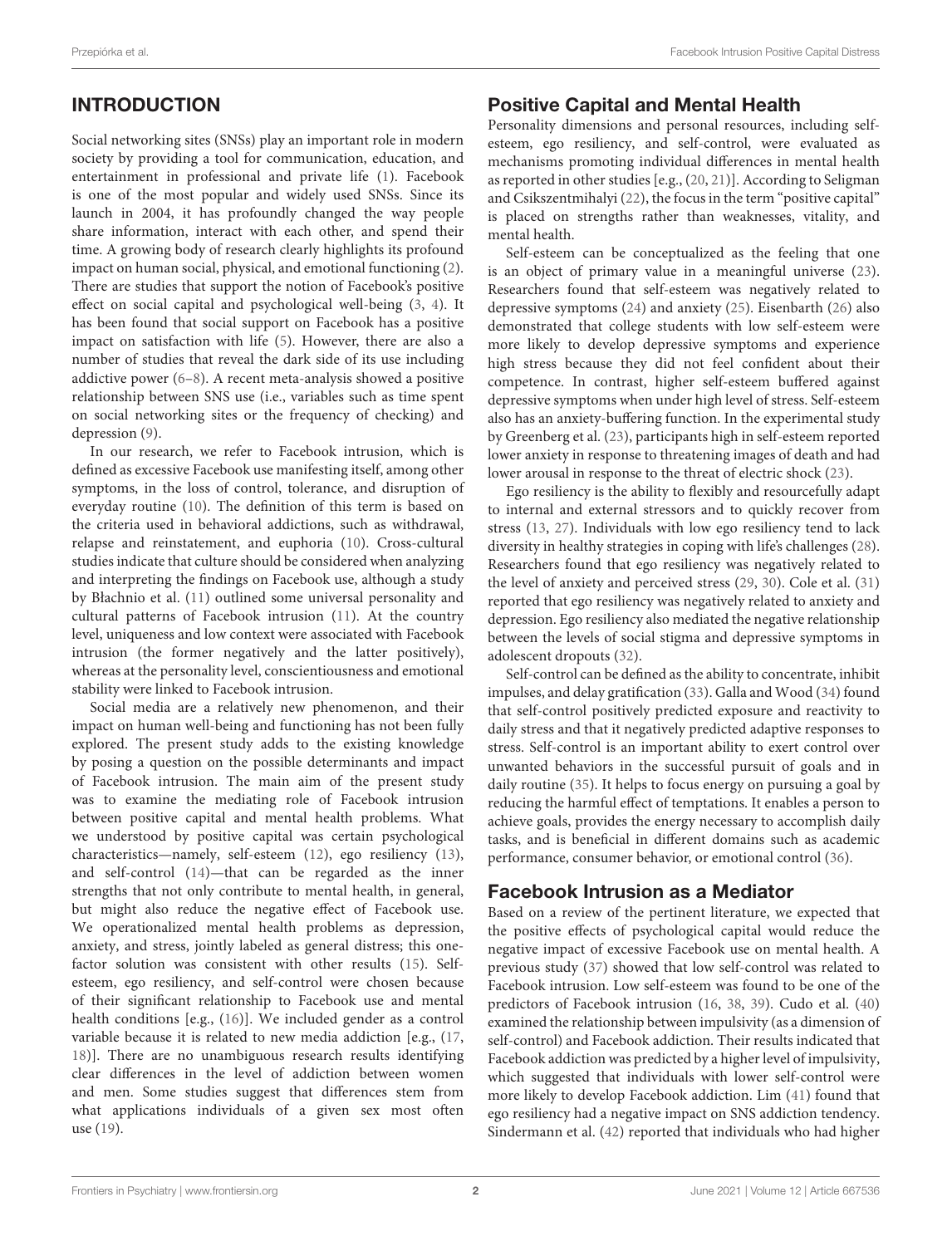

<span id="page-2-0"></span>scores in self-discipline had a lower tendency toward Facebookuse disorder. Similarly, Cudo et al. [\(43\)](#page-6-21) found that problematic Facebook use was positively related to maladaptive schemas, which included insufficient self-discipline and approval seeking.

There is evidence showing that Facebook intrusion has a negative impact on human functioning in terms of physical and mental health [\(44\)](#page-6-22). Meta-analyses have shown Facebook use to be related to a number of mental health outcomes, including anxiety, depression, disordered eating, and negative body image [\(45\)](#page-6-23). Researchers found that social anxiety [\(46\)](#page-6-24) and depression [\(47,](#page-6-25) [48\)](#page-6-26) could be caused by Facebook addiction. A metaanalysis study [\(49\)](#page-6-27) also revealed a positive correlation between problematic Facebook use and psychological distress, which included anxiety and depression. In contrast, an experimental study [\(50\)](#page-6-28) demonstrated that cognitive and affective well-being were enhanced by quitting Facebook. Participants who did not use Facebook for a week reported higher life satisfaction and improvements in emotional life.

Based on the findings discussed above, we formulated the following hypotheses:

H1: Facebook intrusion mediates between self-esteem and general distress in such a way that self-esteem reduces the level of Facebook intrusion, which translates into a lower level of general distress.

H2: Facebook intrusion mediates between self-control and general distress in such a way that self-control reduces the level of Facebook intrusion, which translates into a lower level of general distress.

H3: Facebook intrusion mediates between ego resiliency and general distress in such a way that ego resiliency reduces the level of Facebook intrusion, which translates into a lower level of general distress.

The associations are presented in **[Figure 1](#page-2-0)**.

# MATERIALS AND METHODS

### **Participants**

A sample of  $N = 4,495$  respondents took part in the study; 27.4% of them were men, 72.0% were women, and 0.6% identified themselves differently in terms of gender. Participants' mean age was  $M = 22.96$  years (SD = 5.46). Data were collected from 14 countries: Australia, Cyprus, Greece, Hong Kong, Lithuania, New Zealand, Peru, Poland, Russia, Spain, Turkey, United Kingdom, Ukraine, and United States.

### Procedure

The presented results are part of a bigger project that involves the same 14 countries. Its other results not related to the aim of this study have been published elsewhere. The present study was conducted in local languages with a back-translation process (from English into local languages) being used. To reach a large group of respondents, varied in terms of sociodemographic characteristics, we applied snowball sampling. After the electronic version of the questionnaires were prepared, the link to the research site was sent out via the Internet. A special invitation to the study was posted on the university's website. Participants volunteered to take part in the study and received no monetary reward. They were informed about the anonymity of the study, and the study was approved by the institutional research ethics board.

### Measures

We used several measures in the study.

To measure Facebook intrusion, we used the Facebook Intrusion Questionnaire [\(10\)](#page-5-8), which is based on behavioral addiction components and on a scale measuring phone involvement. The scale consists of eight items (e.g., "I have been unable to reduce my Facebook use"), which are rated on a seven-point Likert scale  $(1 = \textit{completely}$  disagree to 7  $=$  *completely agree*) measuring the relations between Facebook involvement tendency and eight aspects of behavioral addiction, namely: cognitive salience, behavioral salience, interpersonal conflict, conflict with other activities, euphoria, loss of control, withdrawal, and relapse and reinstatement. The values of Cronbach's α ranged from 0.76 to 0.91, depending on the country.

To measure self-esteem, we used Rosenberg's Self-Esteem Scale [\(12\)](#page-5-10), which is answered on a four-point Likert scale (1 = completely agree to  $4 =$  completely disagree). The scale consists of 10 items (e.g., "I feel that I have a number of good qualities") and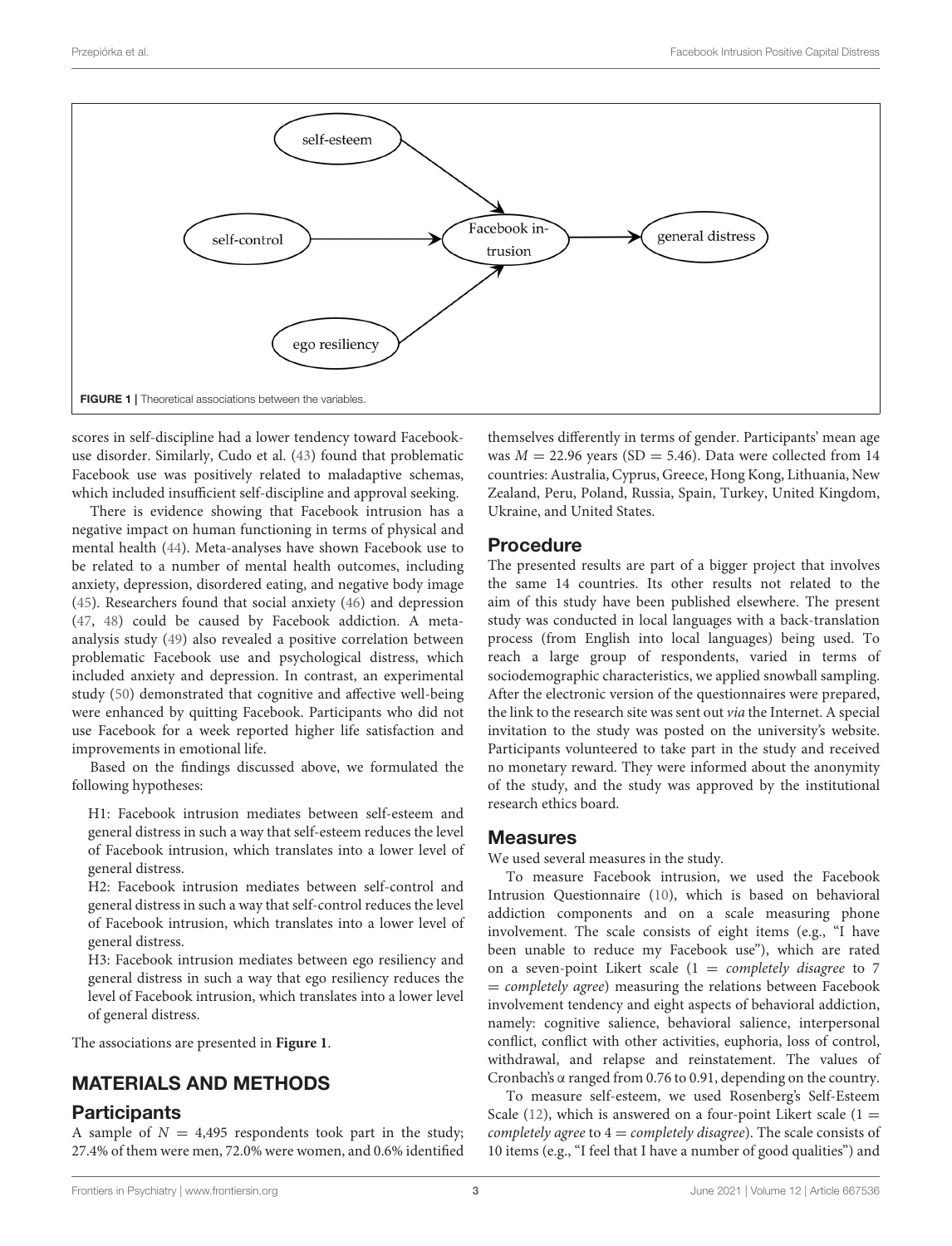yields an overall evaluation of a person's self-esteem. Cronbach's α ranged from 0.83 to 0.91.

The Brief Self-Control Scale [\(14\)](#page-5-12) was used to measure dispositional self-control, which is defined as the ability to influence one's inner responses and refrain from undesired behavioral tendencies. The scale consists of 10 items (e.g., "I am good at resisting temptation") and Cronbach's α has ranged from 0.71 to 0.84.

The Ego Resiliency Revised Scale [\(13\)](#page-5-11) consists of 14 items (e.g., "I am generous with my friends"), which were rated on a seven-point scale, which ranges from  $1 = never$  to  $7 = always$ . Cronbach's α ranged from 0.75 to 0.85.

The Depression, Anxiety, and Stress Scales-21 [\(51\)](#page-6-29) has 21 items, which are rated on a four-point Likert-type scale  $(0 = did)$ not apply to me at all to  $3 =$  applied to me very much or most of the time). The scale consists of three subscales: depression, anxiety, and stress. Following the solutions presented in other studies [\(52\)](#page-6-30), we applied a bifactor structure in our analyses so as to get a broader view of the associations investigated and to assess mental health problems in general. Cronbach's α ranged from 0.91 to 0.95.

#### Statistical Analyses

We conceptualized the data as a two-level structure in which individual respondents were nested within countries of residence. To test the hypotheses, we used Mplus 7.3 [\(53\)](#page-6-31). To examine individual-level phenomena, we investigated pure level 1 effects (individual effects) only, without considering level 2 variables and their influence on level 1 variables. Therefore, we used group mean centering to control for the differences between countries: group effects are accounted only by the variance term.

We used the ML estimator in a two-level analysis [\(54\)](#page-6-32). Since the tested model contained 70 observed variables and eight latent variables and is in fact the sum of five measurement models, we used the following criteria to assess the model's goodness of fit: (1) comparative fit index (CFI) equal or higher than 0.90 (optimally it should be equal to or higher than 0.95), (2) root mean square error of approximation (RMSEA) and standardized root-meansquare residual (SRMR) lower than 0.07 (optimally they should be lower than 0.05) [\(55,](#page-6-33) [56\)](#page-6-34).

We performed a confirmatory factor analysis to determine the fit of the measurement model. Next, a full mediation model was tested, followed by a partial mediation model. We used gender as a control variable (i.e., a covariate;  $1 = \text{female}, 0 = \text{male}$ ) in each of the structural models. The support for the less restrictive, partial mediation model will be a significant improvement in the fit of the model to the data in the scaled difference chi-square test. To determine the mediating effects, we broke down model parameters into direct and indirect effects.

## RESULTS

The composite reliability of the measures and correlation between the variables are presented in **[Table 1](#page-3-0)**. Facebook intrusion was found to be positively related to general distress. It was also negatively correlated with self-esteem, ego resiliency, and self-control.

<span id="page-3-0"></span>TABLE 1 | Reliability of the scales and within-level correlations between latent variables.

| Variables             | ω    | 1         | 2         | з         | 4         |
|-----------------------|------|-----------|-----------|-----------|-----------|
| 1. Facebook intrusion | 0.86 |           |           |           |           |
| 2. Self-esteem        | 0.88 | $-0.09**$ |           |           |           |
| 3. Self-control       | 0.79 | $-0.28**$ | $0.44**$  |           |           |
| 4. Ego-resiliency     | 0.81 | $-0.05*$  | $0.52**$  | $0.20**$  |           |
| 5. General distress   | 0.93 | $0.19**$  | $-0.52**$ | $-0.46**$ | $-0.22**$ |
|                       |      |           |           |           |           |

ω, composite reliability.

 $p < 0.01$ ,  $p < 0.001$ .

<span id="page-3-1"></span>TABLE 2 | Measurement and structural within-level model fit indices.

|                   | <b>Overall fit indices</b> |       |              |                      |  |  |
|-------------------|----------------------------|-------|--------------|----------------------|--|--|
| Model             | $\chi^2$ (df)              | CFI   | <b>RMSEA</b> | <b>SRMR</b> (within) |  |  |
| Measurement model | 11,257.64 (1,710)          | 0.907 | 0.036        | 0.045                |  |  |
| Full mediation    | 11.968.39 (1.776)          | 0.901 | 0.036        | 0.046                |  |  |
| Partial mediation | 11,724.02 (1,773)          | 0.904 | 0.036        | 0.045                |  |  |

The measurement model showed acceptable fit to the data (see **[Table 2](#page-3-1)**). Fit indices for the fully and partially mediated structural models are reported in **[Table 2](#page-3-1)**. They indicate the acceptable fit of both models to the data. The scaled chi-square test of differences between the models is statistically significant ( $\Delta \chi^2 = 244.37$ ,  $\Delta$ df  $= 3, p < 0.001$ , which argues in favor of the partially mediated model. The standardized path coefficients for the within-level partially mediated model are reported in **[Figure 2](#page-4-0)**. All paths except the one between ego resiliency and Facebook intrusion are statistically significant. The results support the hypothesis that Facebook intrusion mediates the relationship between selfcontrol and general distress.

There are indirect effects linking self-esteem ( $b = 0.005$ , SE = 0.002,  $p$  < 0.05) and self-control (b = -0.026, SE = 0.005,  $p < 0.001$ ) with general distress via Facebook intrusion. Facebook intrusion, however, does not mediate the relationship between ego resiliency and general distress ( $b = -0.002$ , SE = 0.002,  $p = 0.361$ ). This means that hypotheses H1 and H2 about the mediating role of Facebook intrusion were supported only for self-esteem and self-control, while hypothesis H3 was not supported. Self-esteem, self-control, and ego resiliency explain 8.2% of the variance in Facebook intrusion ( $R^2 = 0.082$ , SE = 0.010,  $p < 0.001$ ). As regard the variance in general distress, they explain 34.6% ( $\mathbb{R}^2 = 0.346$ , SE = 0.018,  $p < 0.001$ ).

#### **DISCUSSION**

In our study, we examined the mediating role of Facebook intrusion between positive capital and mental health problems. We operationalized positive capital as comprising self-esteem, ego resiliency, and self-control and considered mental health problems in terms of three dimensions: depression, anxiety, and stress. The study showed that Facebook intrusion was a mediator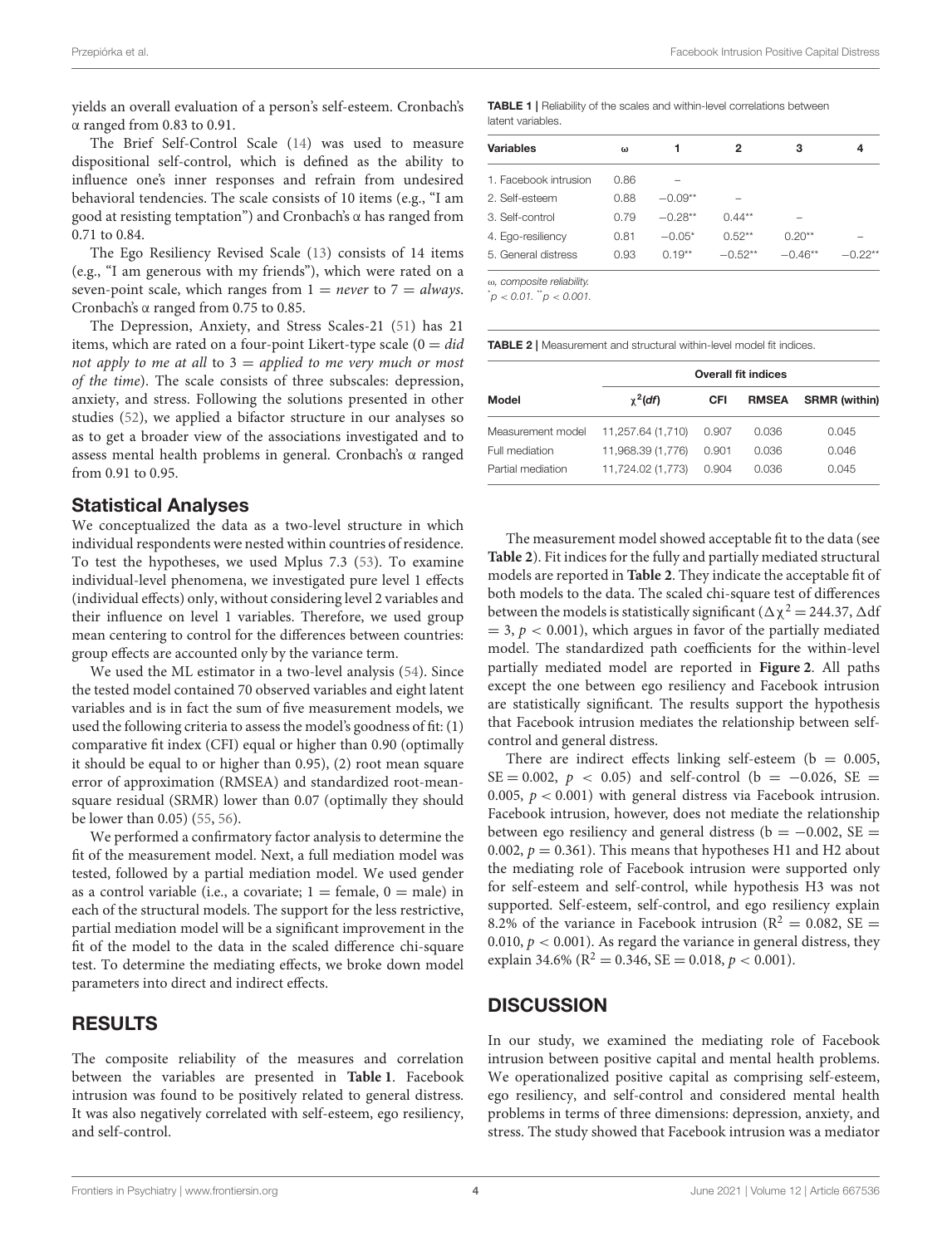

<span id="page-4-0"></span>between self-esteem and mental health problems and between self-control and mental health problems.

We found a significant but small mediating effect of Facebook intrusion between self-esteem and general distress (H1), but the direction was opposite of the expected one. It is possible that Facebook is generally for people to promote themselves and to create their image [\(39,](#page-6-17) [57\)](#page-6-35). Cudo [\(58\)](#page-6-36) found that Facebook intrusion could be negatively predicted by self-esteem, and this relationship was fully mediated by depression. Błachnio et al. [\(7\)](#page-5-20) suggested that Facebook intrusion was predicted by depression, but the reverse relationship between these factors is also possible. Previous studies have shown that problematic social media use could predict an increase in depressive symptoms [\(59,](#page-6-37) [60\)](#page-6-38). A meta-analysis [\(61\)](#page-6-39) also revealed a complex relationship between online social networking and depression, since these variables can be influenced by other factors. For instance, depression can be caused by negative comparison with others, which was found to increase rumination when using Facebook [\(62\)](#page-6-40). In addition, several studies have found that frequent use of SNSs could negatively affect mental health by increasing depression, anxiety, psychological distress, and suicidal ideation [\(63–](#page-7-0)[65\)](#page-7-1). These studies suggested that general distress was predicted by use of SNSs, which is consistent with the findings of our study.

Moreover, we found that Facebook intrusion was a mediator between self-control and general distress (H2). However, Hofmann et al. [\(66\)](#page-7-2) reported a different role, suggesting that self-control could moderate the effects of media use on wellbeing. They indicated that habitualized social media use could increase the risk of media-related self-control failure. Most social media users exhibit strong automatic approach reactions, which increase impulsive behavior. The authors further suggested that short-term negative effects, such as stress and frustration, would increase while immediate gratification (i.e., checking Facebook) was delayed by a procrastinated task (i.e., writing a term paper). Nevertheless, previous studies have found that problematic behaviors [\(67\)](#page-7-3), problematic Internet use [\(68,](#page-7-4) [69\)](#page-7-5), and Internet addiction [\(70\)](#page-7-6) were found in individuals with low self-control. Griffiths [\(71\)](#page-7-7) further revealed that Internet addiction was not homogenous and that it was caused by low self-control. Although various studies investigated the effect [\(72,](#page-7-8) [73\)](#page-7-9) and related factors [e.g., personality; [\(74\)](#page-7-10)] of Facebook use, Firat [\(75\)](#page-7-11) points out that the relationship between self-control and Facebook use has seldom been analyzed. Recently, Cudo et al. [\(40\)](#page-6-18) found self-control was predictive of Facebook intrusion. Błachnio and Przepiorka [\(37\)](#page-6-15) also established that the risk of Facebook addiction was caused by psychological characteristics. which included insufficient self-control and a low level of failurerelated action orientation.

Also, contrary to our expectations (H3), there was no mediating effect of Facebook intrusion between ego resiliency and general distress. The reason for its absence might be that the construct was too broad to account for the mediating effect of Facebook use.

## Limitations

The present study is not free from limitations. First, it was based on a cross-sectional study, which means it cannot yield conclusions about causal effects. Second, the measures used in the study were self-report measures. It is recommended that future studies utilize a longitudinal approach in order to determine which is the cause and which is the outcome. Third, the majority of the participants were recruited using convenience sampling; however, this age group [\(19–](#page-5-17)[25\)](#page-6-3) constitutes the largest group of Facebook users. In future studies, it would be interesting to distinguish between active and passive use and to determine the differences between them in their relations to mental health and psychological well-being. Last, future studies should include more countries, so as to get a more universal pattern of relationships.

# CONCLUSIONS

In conclusion, our study has shown that Facebook intrusion plays an important role in the relationship between positive capital and mental disorder. The mediating role of Facebook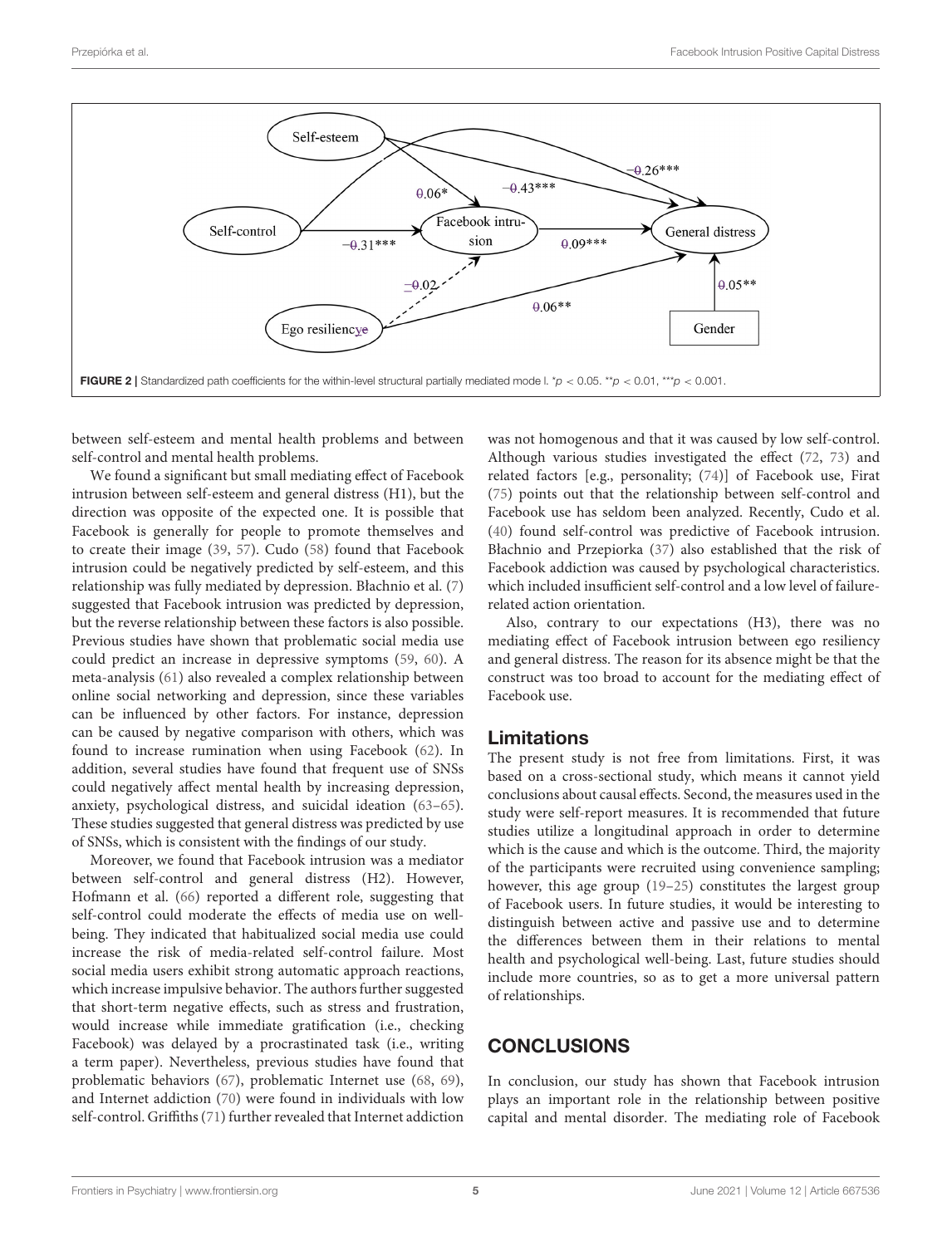intrusion was confirmed in the relationship between selfcontrol and general distress and between self-esteem and general distress. As this was a cross-cultural study involving 14 countries, the model seems to be universal and crosscultural. These findings can be useful for practitioners and therapists in the process of motivating people to reduce addictive tendencies for social media use. The research results highlight the preventive role of certain personal resources that should be developed in those at risk of developing problematic use of social networking sites. The present research also suggests that future interventions should help those using social networking sites to build a stable self-image and to strengthen their self-control.

## DATA AVAILABILITY STATEMENT

The raw data supporting the conclusions of this article will be made available by the authors, without undue reservation.

## ETHICS STATEMENT

The studies involving human participants were reviewed and approved by the Institutional Ethics Committee. The patients/participants provided their written informed consent to participate in this study.

## **REFERENCES**

- <span id="page-5-0"></span>1. Lin K-Y, Lu H-P. Why people use social networking sites: an empirical study integrating network externalities and motivation theory. Comput Hum Behav. (2011) 27:1152–61. doi: [10.1016/j.chb.2010.12.009](https://doi.org/10.1016/j.chb.2010.12.009)
- <span id="page-5-1"></span>2. Błachnio A, Przepiorka A, Cudo, A. The relations between Facebook intrusion, emotional functioning, health problems. Curr Psychol. (2021) 1– 13. doi: [10.1007/s12144-021-01374-7](https://doi.org/10.1007/s12144-021-01374-7)
- <span id="page-5-2"></span>3. Ellison NB, Lampe C, Steinfield C. The benefits of Facebook "friends": Social capital and college students' use of online social network sites. J Comput Mediat Commun. (2007) 12:1143–68. doi: [10.1111/j.1083-6101.2007.00367.x](https://doi.org/10.1111/j.1083-6101.2007.00367.x)
- <span id="page-5-3"></span>4. Kim J, Lee JER. The Facebook paths to happiness: effects of the number of Facebook friends and self-presentation on subjective well-being. Cyberpsychol Behav Soc Netw. (2011) 14:359–64. doi: [10.1089/cyber.2010.0374](https://doi.org/10.1089/cyber.2010.0374)
- <span id="page-5-4"></span>5. Zhang, R. The stress-buffering effect of self-disclosure on Facebook: an examination of stressful life events, social support, and mental health among college students. Comput Hum Behav. (2017) 75:527– 37. doi: [10.1016/j.chb.2017.05.043](https://doi.org/10.1016/j.chb.2017.05.043)
- <span id="page-5-5"></span>6. Andreassen CS, Torsheim T, Brunborg GS, Pallesen S. Development of a Facebook addiction scale. Psychol Rep. (2012) 110:501– 17. doi: [10.2466/02.09.18.PR0.110.2.501-517](https://doi.org/10.2466/02.09.18.PR0.110.2.501-517)
- <span id="page-5-20"></span>7. Błachnio A, Przepiórka A, Pantic I. Internet use, Facebook intrusion, and depression: Results of a cross-sectional study. Eur Psychiat. (2015) 30:681– 4. doi: [10.1016/j.eurpsy.2015.04.002](https://doi.org/10.1016/j.eurpsy.2015.04.002)
- <span id="page-5-6"></span>8. Brailovskaia J, Margraf J. Facebook addiction disorder (FAD) among German students—a longitudinal approach. PLoS ONE. (2017) 12:e0189719. doi: [10.1371/journal.pone.0189719](https://doi.org/10.1371/journal.pone.0189719)
- <span id="page-5-7"></span>9. Yoon S, Kleinman M, Mertz J, Brannick M. Is social network site usage related to depression? A meta-analysis of Facebook-depression relations. J Affect Disord. (2019) 248:65–72. doi: [10.1016/j.jad.2019.01.026](https://doi.org/10.1016/j.jad.2019.01.026)
- <span id="page-5-8"></span>10. Elphinston RA, Noller P. Time to face it! Facebook intrusion and the implications for romantic jealousy and relationship satisfaction. Cyberpsychol Behav Soc Netw. (2011) 14:631–5. doi: [10.1089/cyber.2010.0318](https://doi.org/10.1089/cyber.2010.0318)
- <span id="page-5-9"></span>11. Błachnio A, Przepiorka A, Benvenuti M, Cannata D, Ciobanu AM, Senol-Durak E, et al. Cultural and personality predictors of

# AUTHOR CONTRIBUTIONS

AP conceptualized the study, did the project administration, and acquired funding. OG prepared the methodology, software for the study, and formal analysis. AP, AB, and MS performed validation and supervision. AP, AB, MS, NS, TH, M-EG, AK, YL, MD-P, DM-M, MN, GE, JT, BT, LŠ, LW, FC, and SF-M performed investigation for the study. AP and MS did data curation. AP, AB, OG, and NS prepared and wrote the original draft. AP, AB, MS, NS, TH, M-EG, AK, YL, MD-P, DM-M, MN, GE, JT, BT, LŠ, LW, FC, and SF-M reviewed and edited the original manuscript. AP, AB, and OG did visualization. All authors have read and agreed to the published version of the manuscript.

# FUNDING

This research was funded by the UMass Boston-KUL Strategic Partnership Seed Funding Program.

## ACKNOWLEDGMENTS

We would like to thank Lizabeth Roemer from the College of Liberal Arts, University of Massachusetts Boston, USA, for her help in collecting the data in the United States.

Facebook intrusion: a cross-cultural study. Front Psychol. (2016) 7:1895. doi: [10.3389/fpsyg.2016.01895](https://doi.org/10.3389/fpsyg.2016.01895)

- <span id="page-5-10"></span>12. Rosenberg M. Society and the Adolescent Self-Image. Princeton, NJ: Princeton University Press (1965).
- <span id="page-5-11"></span>13. Block J, Kremen AM. IQ and ego-resiliency: conceptual and empirical connections and separateness. J Pers Soc Psychol. (1996) 70:349–61. doi: [10.1037/0022-3514.70.2.349](https://doi.org/10.1037/0022-3514.70.2.349)
- <span id="page-5-12"></span>14. Tangney JP, Baumeister RF, Boone AL. High self-control predicts good adjustment, less pathology, better grades, interpersonal success. J Pers. (2004) 72:271–324. doi: [10.1111/j.0022-3506.2004.00263.x](https://doi.org/10.1111/j.0022-3506.2004.00263.x)
- <span id="page-5-13"></span>15. Szabo M. The short version of the depression anxiety stress scales (DASS-21): factor structure in a young adolescent sample. J Adolesc. (2010) 33:1– 8. doi: [10.1016/j.adolescence.2009.05.014](https://doi.org/10.1016/j.adolescence.2009.05.014)
- <span id="page-5-14"></span>16. Błachnio A, Przepiorka A. Personality and positive orientation in Internet and Facebook addiction. An empirical report from Poland. Comput Hum Behav. (2016) 59:230–6. doi: [10.1016/j.chb.2016.02.018](https://doi.org/10.1016/j.chb.2016.02.018)
- <span id="page-5-15"></span>17. Andreassen CS, Pallesen S, Griffiths M. The relationship between addictive use of social media, narcissism, and self-esteem: Findings from a large national survey. Addict Behav. (2017) 64:287–93. doi: [10.1016/j.addbeh.2016.03.006](https://doi.org/10.1016/j.addbeh.2016.03.006)
- <span id="page-5-16"></span>18. Köse Ö, Dogan A. The relationship between social media addiction and selfesteem among Turkish university students. Addicta Turk J Addict. (2019) 6:175–90. doi: [10.15805/addicta.2019.6.1.0036](https://doi.org/10.15805/addicta.2019.6.1.0036)
- <span id="page-5-17"></span>19. Rooij AJ, Ferguson C, Mheen D, Schoenmakers T. Time to abandon internet addiction? Predicting problematic internet, game, and social media use from psychosocial well-being and application use. Clin Neuropsychiatry. (2017) 14:113–21.
- <span id="page-5-18"></span>20. Hagger MS, Zhang C-Q, Kangro E-M, Ries F, Wang JCK, Heritage B, et al. Trait self-control and self-discipline: structure, validity, and invariance across national groups. Curr Psychol. (2021) 40:1015–30. doi: [10.1007/s12144-018-0021-6](https://doi.org/10.1007/s12144-018-0021-6)
- <span id="page-5-19"></span>21. Urzúa A, Cabrera C, Carvajal C, Caqueo-Urízar A. The mediating role of self-esteem on the relationship between perceived discrimination and mental health in South American immigrants in Chile. Psychiatry Res. [\(2019\) 271:187–94. doi: 10.1016/j.psychres.2018.](https://doi.org/10.1016/j.psychres.2018.11.028) 11.028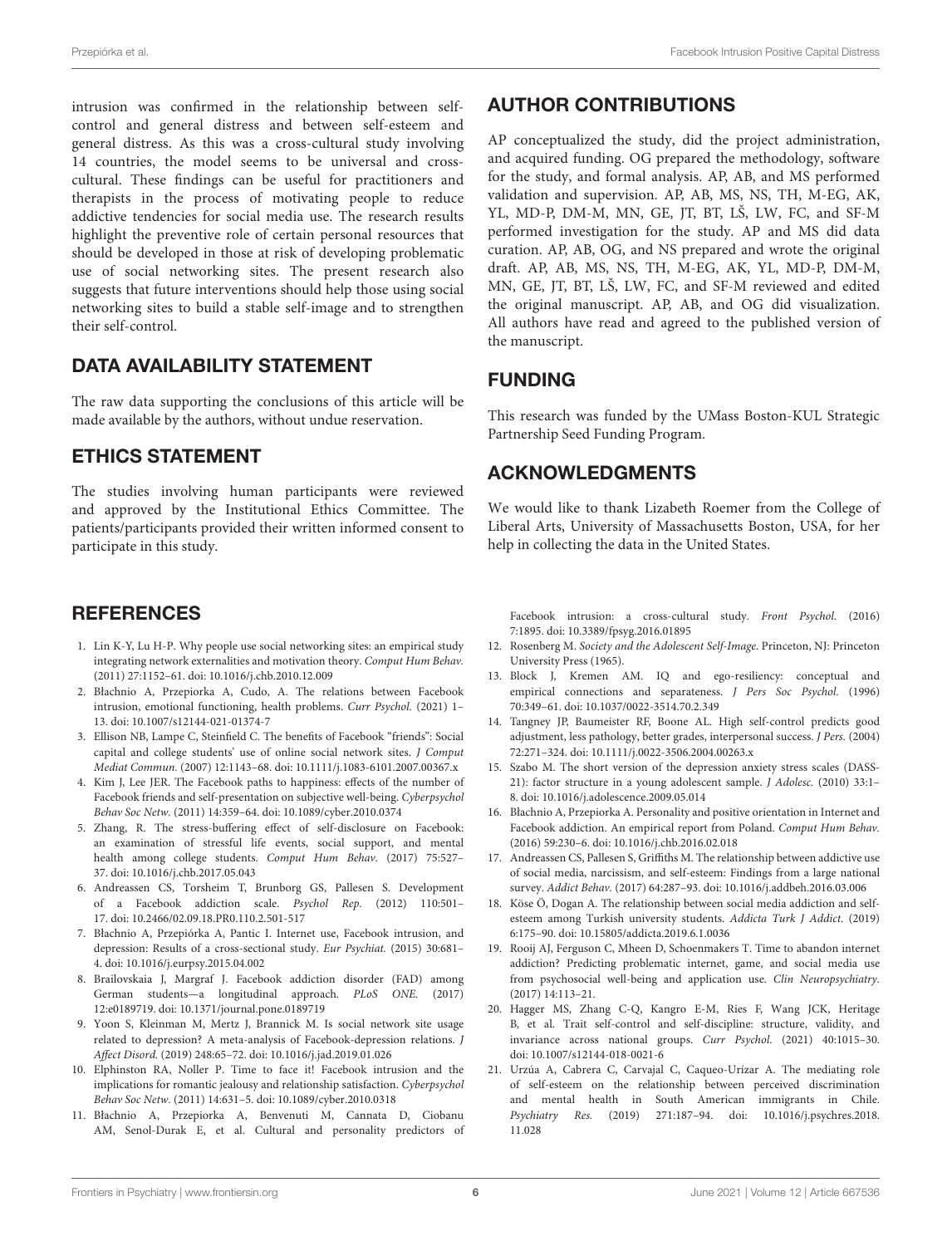- <span id="page-6-0"></span>22. Seligman M, Csikszentmihalyi M. Positive psychology: an introduction. Am Psychol. (2000) 55:5–14. doi: [10.1037/0003-066X.55.1.5](https://doi.org/10.1037/0003-066X.55.1.5)
- <span id="page-6-1"></span>23. Greenberg J, Solomon S, Pyszczynski T, Rosenblatt A, Burling J, Lyon D, et al. Why do people need self-esteem? Converging evidence that self-esteem serves an anxiety-buffering function. In: Baumeister RF, editor. Key Readings in Social Psychology. The Self in Social Psychology. USA: Psychology Press (1999). p. 105–22.
- <span id="page-6-2"></span>24. Hermann KS, Betz NE. Path models of the relationships of instrumentality and expressiveness, social self-efficacy and self-esteem to depressive symptoms in college students. J Soc Clin Psychol. (2006) 25:1086– 106. doi: [10.1521/jscp.2006.25.10.1086](https://doi.org/10.1521/jscp.2006.25.10.1086)
- <span id="page-6-3"></span>25. Moksnes UK, Moljord IE, Espnes GA, Byrne DG. The association between stress and emotional states in adolescents: the role of gender and self-esteem. Pers Individ Differ. (2010) 49:430–5. doi: [10.1016/j.paid.2010.04.012](https://doi.org/10.1016/j.paid.2010.04.012)
- <span id="page-6-4"></span>26. Eisenbarth, C. Does self-esteem moderate the relations among perceived stress, coping, and depression? Coll Stud J. (2012) 46:149.
- <span id="page-6-5"></span>27. Block, J. Ego-Resilience. Ego-resilience through time. In: Paper presented at the Biennial Meeting of the Society for Research in Child Development. New Orleans, LA (1993).
- <span id="page-6-6"></span>28. Block JH, Block J. The role of ego-control and ego-resiliency in the organization of behavior. vol. 13. In: Minnesota Symposia on Child Psychology. Erlbaum (1980). p. 39–101.
- <span id="page-6-7"></span>29. Elzohary NW, Mekhail MN, Hassan NI, Menessy RFM. Relationship between ego resilience, perceived stress and life satisfaction among faculty nursing students. IOSR-JNHS. (2017) 6:57–70.
- <span id="page-6-8"></span>30. Lee YK, Kim LH. The relationship of ego resilience and involvement with the experience of anxiety and perceived stress in nursing students. J Korea Acad Industr Coop Soc. (2014) 15:1953–62. doi: [10.5762/KAIS.2014.15.4.1953](https://doi.org/10.5762/KAIS.2014.15.4.1953)
- <span id="page-6-9"></span>31. Cole NN, Nonterah CW, Utsey SO, Hook JN, Hubbard RR, Opare-Henaku A, et al. Predictor and moderator effects of ego resilience and mindfulness on the relationship between academic stress and psychological well-being in a sample of Ghanaian college students. J Black Psychol. (2015) 41:340– 57. doi: [10.1177/0095798414537939](https://doi.org/10.1177/0095798414537939)
- <span id="page-6-10"></span>32. Kwon, Social stigma T, ego-resilience, and depressive symptoms in adolescent school dropouts. J Adolesc. (2020) 85:153– 163. doi: [10.1016/j.adolescence.2020.11.005](https://doi.org/10.1016/j.adolescence.2020.11.005)
- <span id="page-6-11"></span>33. Taylor AF, Kuo FE, Sullivan WC. Views of nature and self-discipline: evidence from inner city children. J Environ Psychol. (2002) 22:49– 63. doi: [10.1006/jevp.2001.0241](https://doi.org/10.1006/jevp.2001.0241)
- <span id="page-6-12"></span>34. Galla BM, Wood JJ. Trait self-control predicts adolescents' exposure and reactivity to daily stressful events. J Pers. (2015) 83:69–83. doi: [10.1111/jopy.12083](https://doi.org/10.1111/jopy.12083)
- <span id="page-6-13"></span>35. Schmeichel BJ, Vohs KD. Self-regulation and the executive function. In: Kruglanski AK, Higgins ET, editors. Social psychology: Handbook of Basic Principles. 2nd ed. New York, NY: The Guilford Press (2007). p. 516–39.
- <span id="page-6-14"></span>36. Gailliot MT, Mead NL, Baumeister RF. In: John OP, Robins RW, Pervin LA. editors. Self-regulation. In: Handbook of Personality: Theory and Research. The Guilford Press. (2008). pp. 472–491.
- <span id="page-6-15"></span>37. Błachnio A, Przepiorka A. Dysfunction of self-regulation and self-control in Facebook addiction. Psychiatr Q. (2016) 87:493– 500. doi: [10.1007/s11126-015-9403-1](https://doi.org/10.1007/s11126-015-9403-1)
- <span id="page-6-16"></span>38. Błachnio A, Przepiorka A. Be aware! If you start using Facebook problematically you will feel lonely: phubbing, loneliness, self-esteem, Facebook intrusion. A cross-sectional study. Soc Sci Comput Rev. (2019) 37:270–8. doi: [10.1177/0894439318754490](https://doi.org/10.1177/0894439318754490)
- <span id="page-6-17"></span>39. Mehdizadeh, S. Self-presentation 2.0: Narcissism and selfesteem on Facebook. Cyberpsychol Behave Soc Netw. (2010) 13:357–364. doi: [10.1089/cyber.2009.0257](https://doi.org/10.1089/cyber.2009.0257)
- <span id="page-6-18"></span>40. Cudo A, Torój M, Demczuk M, Francuz P. Dysfunction of self-control in Facebook addiction: impulsivity is the key. Psychiatr Q. (2020) 91:91– 101. doi: [10.1007/s11126-019-09683-8](https://doi.org/10.1007/s11126-019-09683-8)
- <span id="page-6-19"></span>41. Lim, C. S. Effect of pre-early childhood teachers' self-efficacy and ego resiliency on SNS addiction tendency. IJIBC. (2017) 17:191–7. doi: [10.7236/JIIBC.2017.17.1.191](https://doi.org/10.7236/JIIBC.2017.17.1.191)
- <span id="page-6-20"></span>42. Sindermann C, Duke É, Montag C. Personality associations with Facebook use and tendencies towards Facebook use disorder. Addict Behav Rep. [\(2020\) 11:100264. doi: 10.1016/j.abrep.2020.1](https://doi.org/10.1016/j.abrep.2020.100264) 00264
- <span id="page-6-21"></span>43. Cudo A, Macik D, Griffiths MD, Kuss DJ. The relationship between problematic Facebook use and early maladaptive schemas. J Clin Med. (2020) 9:3921. doi: [10.3390/jcm9123921](https://doi.org/10.3390/jcm9123921)
- <span id="page-6-22"></span>44. Shakya HB, Christakis NA. Association of Facebook use with compromised well-being: a longitudinal study. Am J Epidemiol. (2017) 185:203– 11. doi: [10.1093/aje/kww189](https://doi.org/10.1093/aje/kww189)
- <span id="page-6-23"></span>45. Frost RL, Rickwood DJ. A systematic review of the mental health outcomes associated with Facebook use. Comput Hum Behav. (2017) 76:576– 600. doi: [10.1016/j.chb.2017.08.001](https://doi.org/10.1016/j.chb.2017.08.001)
- <span id="page-6-24"></span>46. Atroszko PA, Balcerowska JM, Bereznowski P, Biernatowska A, Pallesen S, Andreassen CS. Facebook addiction among Polish undergraduate students: Validity of measurement and relationship with personality and wellbeing. Comput Hum Behav. [\(2018\) 85:329–38. doi: 10.1016/j.chb.2018.](https://doi.org/10.1016/j.chb.2018.04.001) 04.001
- <span id="page-6-25"></span>47. Brailovskaia J, Rohmann E, Bierhoff HW, Margraf J, Köllner V. Relationships between addictive Facebook use, depressiveness, insomnia, and positive mental health in an inpatient sample: A German longitudinal study. J Behav Addict. (2019) 8:703–13. doi: [10.1556/2006.8.2019.63](https://doi.org/10.1556/2006.8.2019.63)
- <span id="page-6-26"></span>48. Hong FY, Huang DH, Lin HY, Chiu SL. Analysis of the psychological traits, Facebook usage, and Facebook addiction model of Taiwanese university students. Telemat Inform. [\(2014\) 31:597–606. doi: 10.1016/j.tele.2014.](https://doi.org/10.1016/j.tele.2014.01.001) 01.001
- <span id="page-6-27"></span>49. Marino C, Gini G, Vieno A, Spada MM. The associations between problematic Facebook use, psychological distress and well-being among adolescents and young adults: A systematic review and meta-analysis. J Affect Disord. (2018) 226:274–81. doi: [10.1016/j.jad.2017.10.007](https://doi.org/10.1016/j.jad.2017.10.007)
- <span id="page-6-28"></span>50. Tromholt, M. The Facebook experiment: Quitting Facebook leads to higher levels of well-being. Cyberpsychol Behav Soc Netw. (2016) 19:661– 6. doi: [10.1089/cyber.2016.0259](https://doi.org/10.1089/cyber.2016.0259)
- <span id="page-6-29"></span>51. Antony MM, Bieling PJ, Cox BJ, Enns MW, Swinson RP. Psychometric properties of the 42-item and 21-item versions of the depression anxiety stress scales in clinical groups and a community sample. Psychol Assess. (1998) 10:176–81. doi: [10.1037/1040-3590.10.2.176](https://doi.org/10.1037/1040-3590.10.2.176)
- <span id="page-6-30"></span>52. Le M, Tran T, Holton S, Nguyen HT, Wolfe R, Fisher J. Reliability, convergent validity and factor structure of the DASS-21 in a sample of Vietnamese adolescents. PLoS ONE. (2017) 12:e0180557. doi: [10.1371/journal.pone.0180557](https://doi.org/10.1371/journal.pone.0180557)
- <span id="page-6-31"></span>53. Muthén LK, Muthén BO. Mplus: Statistical Analysis with Latent Variables: User's Guide (Version 8). Los Angeles, CA: Muthén & Muthén (2017).
- <span id="page-6-32"></span>54. Muthén LK, Muthén BO. Mplus User's Guide, 7th ed. Los Angeles, CA: Muthén & Muthén (2015).
- <span id="page-6-33"></span>55. Brown TA. Confirmatory Factor Analysis for Applied Research. New York, NY: Guilford Publications (2015).
- <span id="page-6-34"></span>56. Hu L, Bentler PM. Fit indices in covariance structure modeling: sensitivity to underparameterized model misspecification. Psychol Methods. (1998) 3:424– 53. doi: [10.1037/1082-989X.3.4.424](https://doi.org/10.1037/1082-989X.3.4.424)
- <span id="page-6-35"></span>57. Błachnio A, Przepiórka A, Rudnicka P. Psychological determinants of using Facebook: a research review. Int J Hu Comput Interact. (2013) 29:775– 87. doi: [10.1080/10447318.2013.780868](https://doi.org/10.1080/10447318.2013.780868)
- <span id="page-6-36"></span>58. Cudo A, Szewczyk M, Błachnio A, Przepiórka A, Jarzabek-Cudo A. The role of depression and self-esteem in Facebook intrusion and gaming disorder among young adult gamers. Psychiatr Q. (2020) 91:65– 76. doi: [10.1007/s11126-019-09685-6](https://doi.org/10.1007/s11126-019-09685-6)
- <span id="page-6-37"></span>59. Shensa A, Escobar-Viera CG, Sidani JE, Bowman ND, Marshal MP, Primack BA. Problematic social media use and depressive symptoms among US young adults: a nationally-representative study. Soc Sci Med. (2017) 182:150– 7. doi: [10.1016/j.socscimed.2017.03.061](https://doi.org/10.1016/j.socscimed.2017.03.061)
- <span id="page-6-38"></span>60. Li J, Mo PK, Lau J, Su X, Zhang X, Wu A, et al. Online social networking addiction and depression: the results from a large-scale prospective cohort study in Chinese adolescents. J Behav Addit. (2018) 7:686– 96. doi: [10.1556/2006.7.2018.69](https://doi.org/10.1556/2006.7.2018.69)
- <span id="page-6-39"></span>61. Baker DA, Algorta GP. The relationship between online social networking and depression: a systematic review of quantitative studies. Cyberpsychol Behav Soc Netw. (2016) 19:638–48. doi: [10.1089/cyber.2016.0206](https://doi.org/10.1089/cyber.2016.0206)
- <span id="page-6-40"></span>62. Feinstein BA, Hershenberg R, Bhatia V, Latack JA, Meuwly N, Davila J. Negative social comparison on Facebook and depressive symptoms: rumination as a mechanism. Psychol Pop Media Cult. (2013) 2:161. doi: [10.1037/a0033111](https://doi.org/10.1037/a0033111)